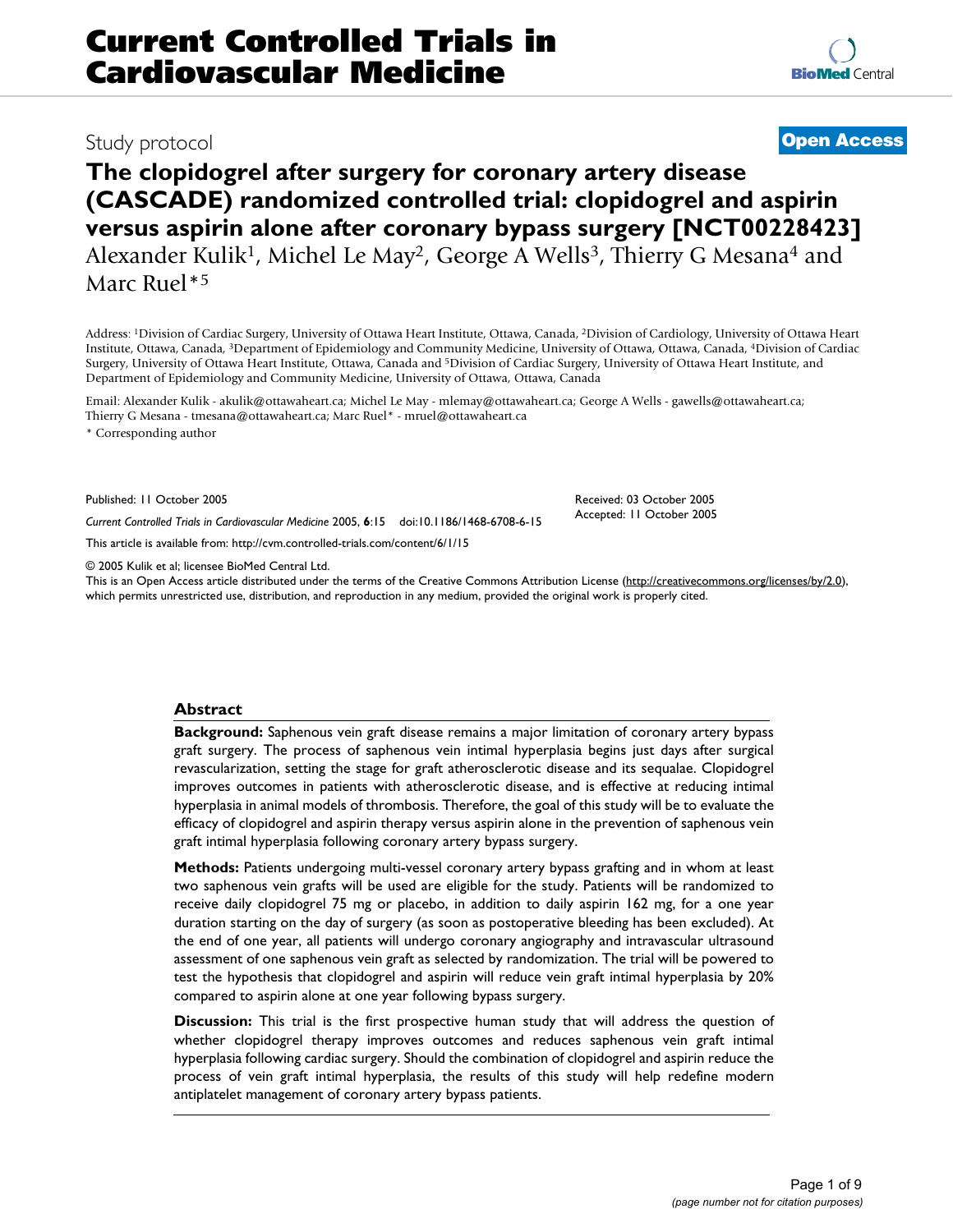# **Background**

Coronary artery bypass graft surgery (CABG) is the most durable approach for the treatment of ischemic heart disease [1], with >400,000 procedures performed annually in the United States alone [2]. Despite the increasing application of arterial conduits during CABG, the saphenous vein remains the most common conduit, employed for more than 70% of grafts [3]. However, saphenous vein graft (SVG) disease presents an important clinical problem. Even with aggressive medical therapy [4-11], up to 15% of vein grafts occlude in the first year after bypass surgery. Between 1 and 6 years, the graft attrition rate is 1% to 2% per year, and between 6 and 10 years it rises to 4% per year. By 10 years after surgery, only 60% of grafts are patent and only 50% of patent vein grafts are free of significant stenosis. In addition, native coronary artery disease progresses in 5% of patients annually [12-15]. Reflecting the graft and native vessel attrition, this population is at high risk for subsequent ischemic events, including death, myocardial infarction (MI) and stroke [14]. Further revascularization, either reoperation or percutaneous coronary intervention, is required in 4% of patients by 5 years, 19% of patients by 10 years and 31% of patients by 12 years after the initial bypass surgery [3,16].

The process of SVG disease is composed of three mechanistically interlinked stages: thrombosis, intimal hyperplasia, and atherosclerosis [13,14,16-18]. Early graft thrombosis can occur at the time of surgery secondary to focal endothelial disruption [19,20]. Grafts that survive this early period develop a progressive thickening of the media that begins within days after implantation. This process, termed intimal hyperplasia, is a consequence of smooth muscle cell proliferation and extracellular matrix protein synthesis [21,22]. Platelets play a fundamental role in the process of smooth muscle cell proliferation and intimal hyperplasia [23,24]. Intimal hyperplasia is present in all grafts 1 month after implantation [25] and forms a template for the development of superimposed atherosclerotic changes [17,18]. With the passage of a sufficient period of time, the thrombotic occlusion of vein grafts is almost inevitable due to progressive atherosclerosis [17].

Despite its established benefit in patients with coronary artery disease, aspirin therapy has numerous limitations. It is a relatively weak antiplatelet agent and has no effect on thrombin, which is believed to play a major role in acute coronary syndrome [26]. Even with aspirin therapy for secondary prevention, a large number of recurrent events occur [27]. A significant proportion of patients undergoing CABG may be aspirin resistant, defined as undetectable platelet inhibition after one week of therapy [28,29]. Depending on the population studied and the

specific definition of aspirin resistance, anywhere from 10–40% of patients appear to have an inadequate antiplatelet response to aspirin [28,30]. Such patients appear to be at increased risk for the development of vascular events. In theory, these aspirin-resistant patients may derive particular benefit from additional antiplatelet therapy [31].

Clopidogrel is a thienopyridine antiplatelet agent that inhibits ADP-dependent platelet activation and aggregation [32]. Sevenfold more potent than ticlopidine, clopidogrel is free of its adverse side effects such as neutropenia, diarrhea and rash [33]. Unlike aspirin [24,34], clopidogrel has been shown to inhibit the process of platelet-mediated intimal proliferation and smooth muscle hyperplasia in laboratory experiments. In a cell culture model, clopidogrel significantly inhibited platelet adhesion to immobilized fibrinogen and also inhibited platelet-dependent mitogenic signaling and DNA synthesis in cultured coronary artery smooth muscle cells [35]. Similarly, in animal thrombosis models, clopidogrel but not aspirin significantly inhibited platelet-mediated intimal proliferation and smooth muscle hyperplasia [33,36]. Furthermore, the combination of clopidogrel with aspirin led to potent synergistic antithrombotic effects and a decrease in myointimal proliferation compared to either therapy alone [24,36,37].

Several large clinical trials have demonstrated that clopidogrel reduces ischemic events and mortality in patients with coronary and vascular disease [38-41]. In the CAPRIE (Clopidogrel versus Aspirin in Patients with Ischemic Events) trial, clopidogrel (75 mg/day) was demonstrated to be significantly more effective than aspirin (325 mg/ day) in preventing vascular thrombotic events (ischemic stroke, MI or vascular death) in patients with clinical evidence of atherosclerotic disease (clopidogrel 9.78% vs. aspirin 10.64%, relative risk reduction [RRR] 8.7%,  $p =$ 0.045) [38]. In patients presenting with acute coronary syndromes, the CURE (Clopidogrel in Unstable angina to prevent Recurrent ischemic Events) study demonstrated that the combination of clopidogrel and aspirin was more effective at reducing the primary outcome (cardiovascular death, nonfatal MI or stroke) compared to aspirin alone (clopidogrel and aspirin 9.3% vs. aspirin alone 11.4%, RRR 20%,  $p < 0.001$  [40]. Subgroup analysis from these trials suggested that patients that underwent surgical revascularization also benefited from clopidogrel [39,42,43]. However, no trial to date has prospectively evaluated the combined effects of clopidogrel plus aspirin on saphenous vein graft disease after CABG.

There currently exists a clinical equipoise regarding the optimal antiplatelet therapy for patients who have undergone coronary artery bypass surgery. While some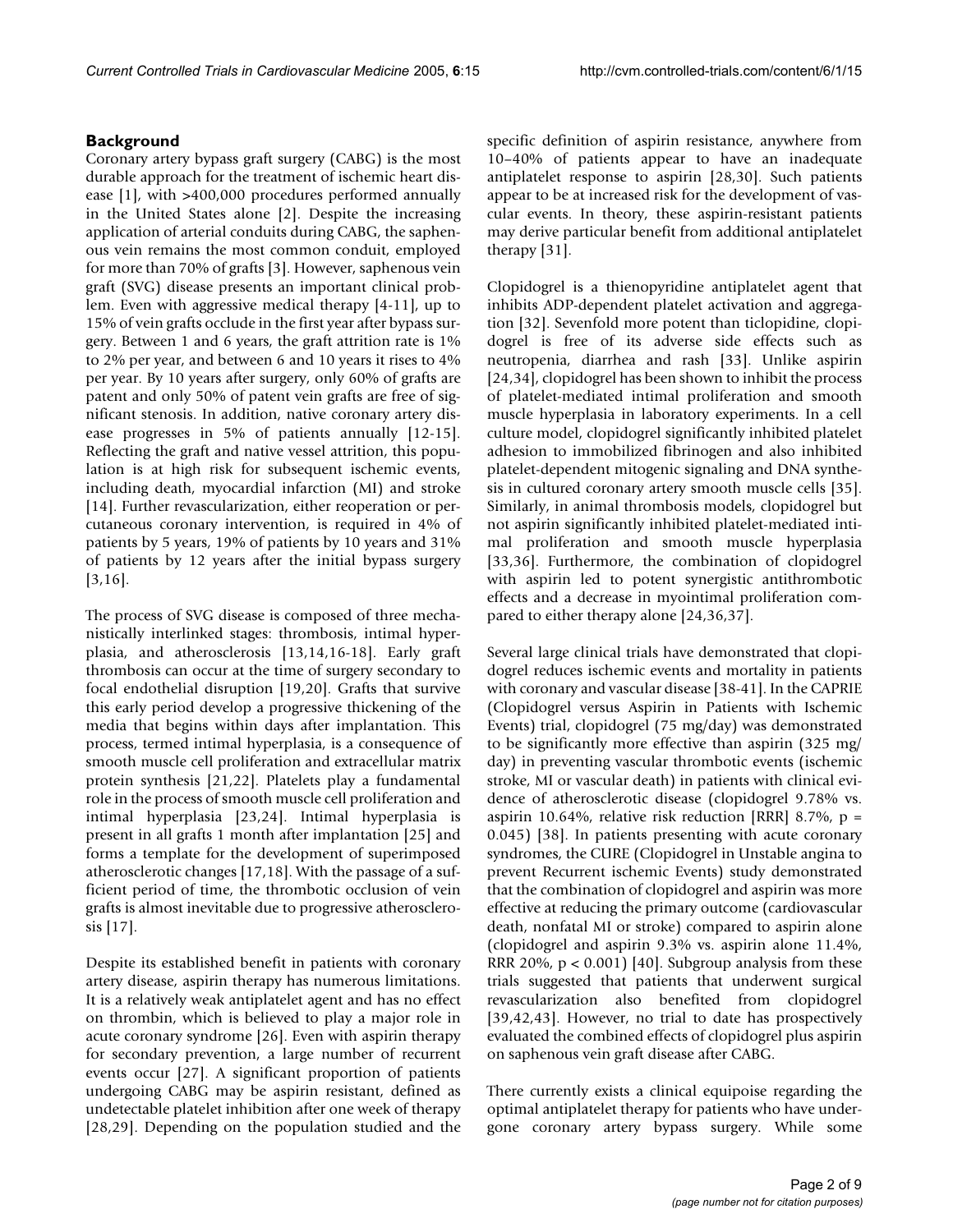clinicians believe in the beneficial effects of clopidogrel, the increased risk of bleeding and the lack of data in CABG patients make it impossible to establish definitive recommendations. We therefore propose the Clopidogrel after Surgery for Coronary Artery Disease (CASCADE) study, a randomized, placebo-controlled trial comparing clopidogrel plus aspirin versus aspirin alone in CABG patients revascularized with saphenous vein. The primary aim of this study will be to evaluate the effect of combined antiplatelet therapy on the reduction of SVG intimal hyperplasia one year after CABG, through the assessment of intimal area by intravascular ultrasound (IVUS). Secondary aims will evaluate the safety of clopidogrel administration following CABG with regards to bleeding complications. We hypothesize that the combination of clopidogrel with aspirin will reduce the SVG intimal hyperplasia (intimal area) by 20% one year post-CABG compared to the usual antiplatelet therapy of aspirin alone.

# **Methods**

# *Study Population and Recruitment Procedure*

The study population will include all patients undergoing multi-vessel elective or urgent CABG using at least two saphenous vein grafts at the University of Ottawa Heart Institute (OHI) over the study period (see Table 1 for inclusion and exclusion criteria). Patients undergoing offpump CABG (OPCAB) will also be eligible for this study, as long as at least two saphenous vein grafts are used. OPCAB is performed in order to avoid the hazards associated with standard CABG, such as cardiopulmonary bypass and aortic cross-clamping, and is carried out at the discretion of the surgeon in patients deemed to be at higher risk of thromboembolic or renal complications during surgery. All CABG patients at the OHI will be triaged pre-operatively, and study eligible patients will be selected and approached by the study nurse to explain the trial and obtain consent.

### *Description of Intervention and Control*

A prospective randomized double-blinded placebo-controlled study will be conducted from November 2005 to November 2007 in order to achieve the study objectives. Patients will be recruited over the first 12 months of the study, and graft evaluation for each patient will occur over the following 12 months (one year after surgery for each patient). Patients will be randomized into an experimental group (receiving clopidogrel) or a control group (placebo). The placebo and clopidogrel medications will be prepared by the Bristol Myers-squibb Sanofi Canada Partnership and appear identical. Medication administration and data collection will be performed in a double-blind manner, such that neither the patient nor the healthcare personnel will be aware of the medication assignment. Recruitment and written consent will be performed prior to surgery. However, patients will not be randomized until after surgery has been completed and clinical stability ensured. Patients that are bleeding excessively after surgery (chest tube output  $> 200$  cc/hr) or those requiring high levels of hemodynamic support (more than 2 inotropes and/or intra-aortic balloon pump) will not be randomized into the study.

After surgery, the study medication will be administered via nasogastric tube when the chest tube drainage has decreased to  $\leq 50$  cc/hr for 2 hours. Each patient will receive either clopidogrel 75 mg or placebo, in addition to enteric coated aspirin 162 mg (Figure [1](#page-3-0)). The study drug and aspirin 162 mg will be repeated orally in the same dose once daily for the duration of one year. Because post-CABG patients are relatively aspirin resistant following surgery, the aspirin dose of 162 mg will ensure adequate platelet inhibition in those patients randomized to aspirin alone. Furthermore, 162 mg falls within the safety window of combining aspirin with clopidogrel [30,40,44].

# *Allocation Procedure*

A stratified random design allocation will be utilized to account for the presence or absence of diabetes, as well as the use or nonuse of cardiopulmonary bypass (standard CABG versus OPCAB). A block randomization technique will ensure an equal distribution of diabetic patients in both arms of the trial and an equal distribution of OPCAB patients. The randomization schedule will be generated using SAS 9.1 software (SAS, Cary, NC). All patients and study personnel will be blinded to the treatment assignment, which will be performed by the hospital pharmacy.

# *Concomitant Medication and Treatments*

Patients will receive concomitant therapies in both groups as recommended by the current American College of Cardiology / American Heart Association guidelines. This will include smoking cessation counseling and the administration of aspirin, beta blockers, angiotensin converting enzyme inhibitors, and lipid lowering medications. Target LDL values will be those recommended as per current guidelines [45-47] and will be assessed during the study follow-up period. Routine peptic ulcer prophylaxis will not be administered in order to fully evaluate gastrointestinal side effects.

Diabetic patients will be eligible for enrollment in this study, regardless of their preoperative need for insulin therapy, and will be allocated equally into both groups through stratified randomization. Diabetic patients will have aggressive perioperative glycemic control, including an intravenous insulin infusion both in the operating room and in the intensive care unit, and a subcutaneous insulin sliding scale while recovering on the surgical ward.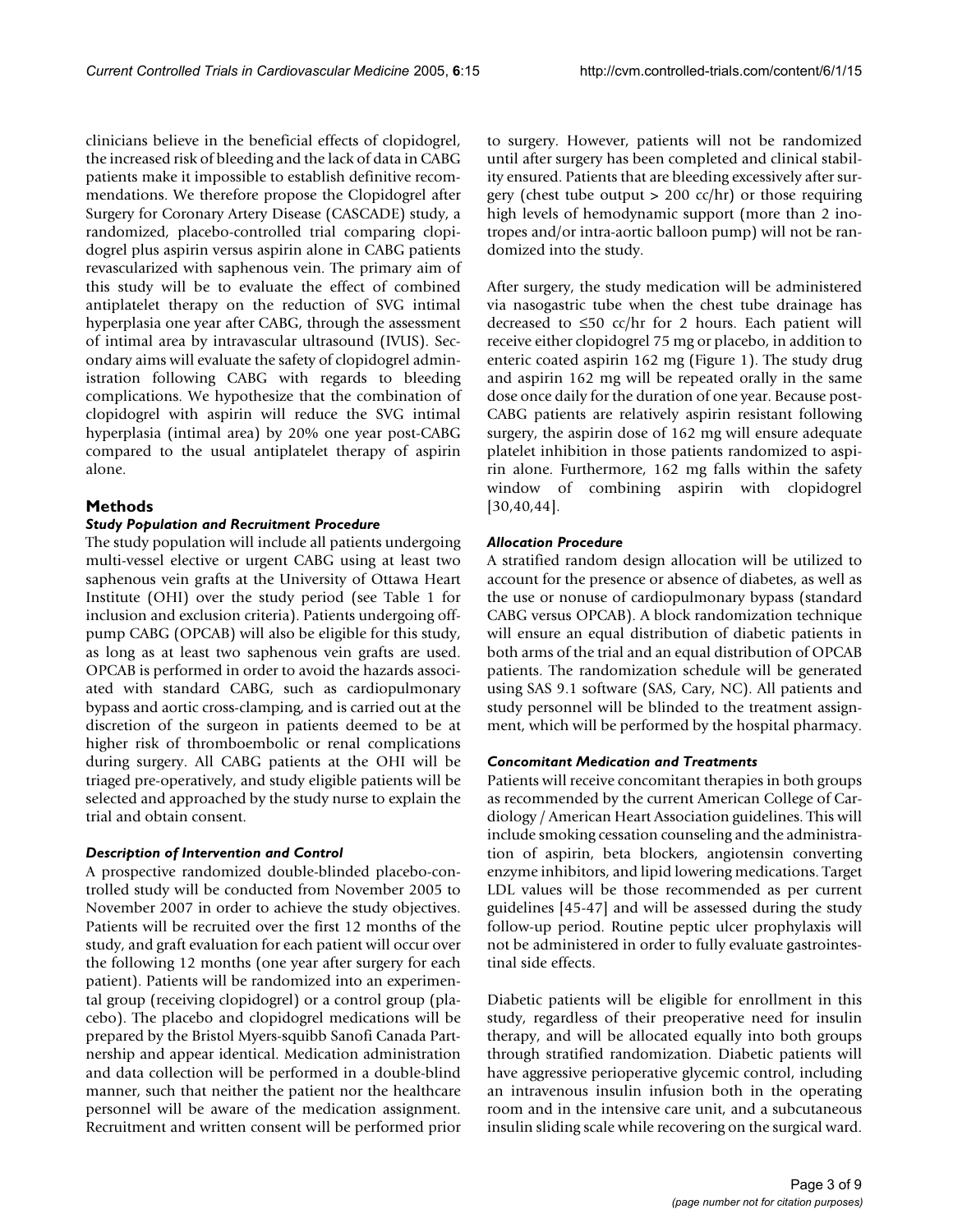<span id="page-3-0"></span>

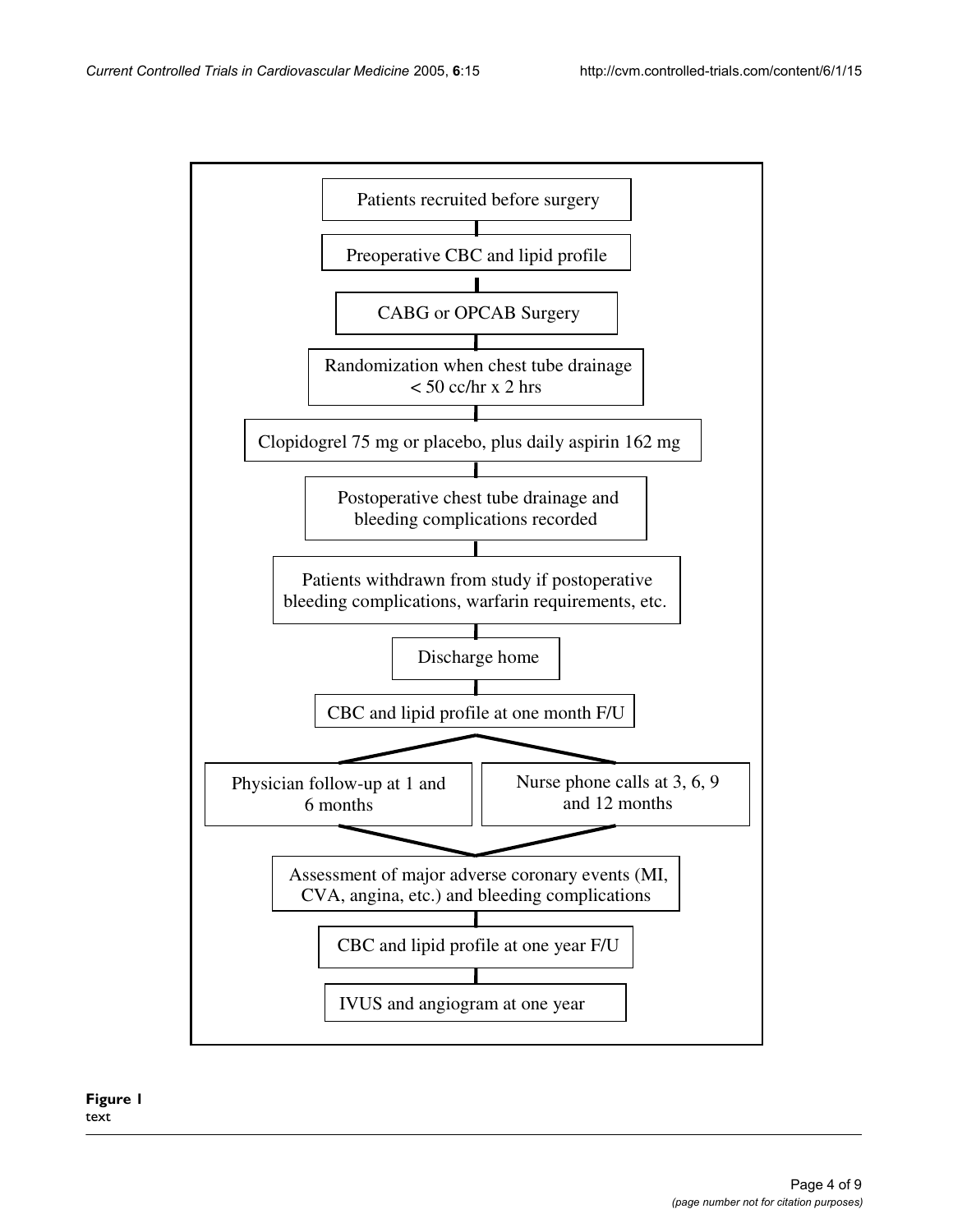Once drinking well, diabetic patients will be restarted on their original preoperative diabetic regimens (oral agents and/or insulin therapy). The treatment of diabetes during this study will be closely monitored in collaboration with an endocrinologist specializing in the management of diabetes.

#### *Primary Outcomes*

The primary endpoint of this study will be to assess whether the addition of clopidogrel to aspirin reduces intimal hyperplasia in saphenous vein grafts 12 months after bypass surgery, as assessed by IVUS. Patients will undergo IVUS imaging 12 months post-CABG, and the average intimal area in the proximal 40 mm of one vein graft per patient will be assessed.

#### *Secondary Outcomes*

At the time of intravascular ultrasound, coronary and graft angiography will also be performed to assess vein graft patency and areas of stenosis. Although this trial will not be sufficiently powered for such a purpose, this data will be obtained whilst gathering information pertaining to the primary outcome.

Endpoints related to safety will also be documented, both at the time of surgery as well as during the one year of study drug administration. After surgery, data will be recorded regarding chest tube blood loss, blood product transfusions, bleeding requiring tube thoracostomy or sternal re-opening, perioperative MI, and gastrointestinal complications. Complete blood counts (CBC) will assess the hemoglobin level in the immediate postoperative period and during the one year follow-up. In addition, the incidence of major adverse cardiovascular events following CABG (mortality, MI, cerebrovascular accident, hospitalization for coronary ischemia, need for coronary intervention) will be recorded.

### *IVUS Procedure*

Intravascular ultrasound will be used to assess the area of intimal hyperplasia present in saphenous vein grafts at 12 months after surgery. IVUS differs from angiography by providing cross-sectional images of both the vessel wall and lumen with high resolution. The process of intimal hyperplasia is easily detectable and quantifiable by IVUS, but may completely escape visualization by angiography. At one year following CABG, vein graft intimal hyperplasia is universally present.

Efforts will be made to schedule all patients at  $52 \pm 2$ weeks from the day of randomization (Figure [1](#page-3-0)). The IVUS procedure will first start with angiography of the native coronary arteries and the coronary bypass grafts. This will allow assessment of the progression of native coronary artery atherosclerosis (both in grafted and nongrafted vessels). Patency of all bypass grafts will be scored using 1) the Fitzgibbon method [14] and 2) the TIMI classification [[48](#page-8-0)]. Patency of the coronary arteries will be assessed by the TIMI method.

IVUS studies will be performed using a 40 MHz imaging catheter (Atlantis® SR Pro, Boston Scientific). This catheter is a monorail system and has 6F guiding catheter compatibility. All IVUS imaging will be done with the administration of unfractionated heparin (70 units per kg, minimum 4000 units) before the introduction of the guidewire into a vein graft. Each patient will have at least two vein grafts implanted at the time of surgery. However, imaging of more than one graft is not clinically advisable for safety and practical reasons. In order to minimize bias, the cardiologist performing the IVUS procedure will be blinded to the treatment allocation, and the selection of the SVG for IVUS imaging will be randomized. For this purpose, a sequence randomization scheme (based on the number of vein grafts) will produce a random sequence of numbers for each patient, such as "2, 1 and 3". These numbers will correspond to the position of the proximal anastomosis of each SVG on the ascending aorta (by increasing number from cranial to caudal, starting from 1). The graft whose random number is produced first will be selected for intubation with the IVUS catheter, unless 1) this particular graft showed more than 50% stenosis on the selective angiography performed immediately prior, or 2) access to this graft is technically difficult (graft tortuosity, difficult graft intubation). If any of the above two instances is encountered, the graft with the next number in the randomization sequence will instead be selected for IVUS, and so on. Graft exclusion for whatever basis (either because >50% stenosis or technically difficult access) will be recorded for all patients in each group.

Once the randomized graft selection has been completed, the actual IVUS procedure will take place. Intracoronary nitroglycerin (200 µg) will be given before advancing the IVUS catheter, and a 6F guiding catheter will be used to engage the vein graft. Then, a 0.014" coronary angioplasty guidewire will be advanced distally through the vein graft and positioned into the native coronary artery. The IVUS catheter will then be advanced into the graft at least 50 mm beyond the aorto-ostial anastomosis. The guiding catheter will then be disengaged to ensure visualization of the aorto-ostial anastomosis on pullback. This is essential because the aorto-ostial anastomosis will be the only landmark available to assure measurements of the proximal portion of each graft are comparable between groups. IVUS imaging will be done using a validated motorized pullback device at 0.5 mm/sec. Each study will be recorded on a separate S-VHS videotape. Only one quality pullback will be needed per graft, but a second pullback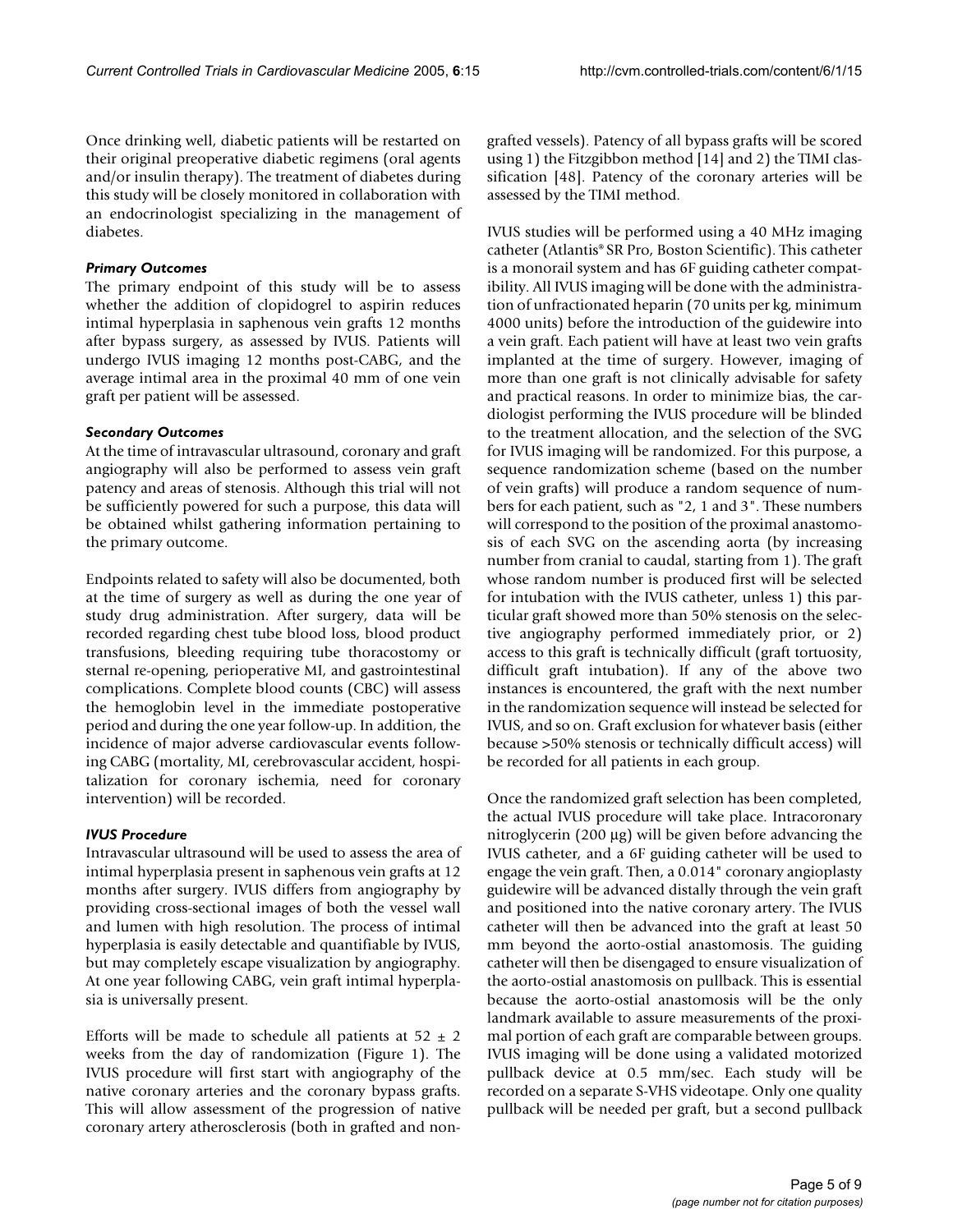may be repeated if the first set of pullback images were judged suboptimal in quality.

# *IVUS Analysis*

The IVUS images will be sent to an independent core laboratory and interpreted by an experienced cardiologist blinded to treatment allocation. The methods for the analysis have been previously reported and validated [49]. Briefly, using the aorto-ostial anastomosis as a landmark, the most proximal 40 mm of vein graft will be analyzed. The video images will be digitized and measurements of lumen, intimal hyperplasia, and external elastic lamina areas will be available for each digitized cross section. Intimal hyperplasia volumes will be computed by multiplying the corresponding areas of each of the cross-sections by the distance between slices and by adding the products. For the purpose of this study, the mean plaque area per patient for the 40 mm-analyzed segment will be used for comparison between treatment groups.

# *Sample Size*

The trial will be powered to test the hypothesis that clopidogrel and aspirin should reduce vein graft intimal hyperplasia by 20% compared to aspirin alone at one year following bypass surgery. According to Hozumi et al., at one year, the mean intimal area of angiographically normal saphenous vein grafts is 5.26 mm2, with a standard deviation of 1.38 mm2 [50]. Intravascular ultrasound imaging will be performed at follow-up in one vein graft per patient. In order to account for potential angiographic refusals and study withdrawals, approximately 100 patients in total will be required to test the null hypothesis with an  $\alpha$  value of 0.05 and a power of 0.90.

# *Data Collection and Safety Monitoring*

Intimal area will be recorded at the time of IVUS one year after CABG. Vein graft patency and stenosis will be assessed by angiography. The incidence of major adverse coronary events and bleeding complications will be documented during postoperative clinic visits at one month, six months and twelve months after surgery. Telephone home assessments every three months will also be used to document events. All serious adverse events will be reported to the ethics committee. The development of serious adverse events that might be attributable to clopidogrel will lead to the termination of the study drug.

# *Ethics*

The study will adhere to the highest research ethics standards of the OHI. This protocol follows the CONSORT guidelines [51] and was approved on July 19, 2005 by the University of Ottawa Heart Institute Human Research Ethics Board.

# *Statistical Analysis*

Vein graft intimal area, the primary outcome of the study, will be compared between the two randomization groups using two-sided Student's t tests. Vein graft patency will be compared using a Fisher's exact test. With respect to the secondary outcomes, continuous data will be compared between the two groups using two-sided Student's t tests, two-sample Wilcoxon rank-sum tests, or ANOVA as appropriate, and a Fisher's exact test will be used for categorical data. In order to assess possible interactions between patient characteristics (such as diabetes) and treatment outcomes, an exploratory analysis using multivariate linear regression will be performed. In the improbable event that all vein grafts are occluded and IVUS cannot be performed in a particular patient undergoing the one-year study, a value of five times the mean intimal area (decided *a priori*) will be assigned for that patient.

# **Discussion**

The CASCADE study is a novel randomized double-blind placebo-controlled trial that will help clarify the controversial issue of antiplatelet therapy following CABG surgery. Specifically, it will answer the questions of whether the addition of clopidogrel to aspirin is safe following cardiac surgery and whether it reduces saphenous vein graft intimal hyperplasia. Although subgroup analyses of previous trials have suggested a benefit of clopidogrel in cardiac surgery patients [39,42,43], no trial to date has specifically focused on the clinical or angiographic outcomes in patients treated with clopidogrel therapy immediately after surgical revascularization. Should the combination of clopidogrel and aspirin reduce the process of vein graft intimal hyperplasia, the CASCADE trial has the potential to redefine modern antiplatelet management of coronary artery bypass patients.

We believe that the strengths of this study are its randomized and blinded design. Patients will be randomized into two treatment groups, and graft selection for IVUS imaging will be randomized within each patient. Blinding will occur for all patients and health care providers, and the IVUS and angiogram images will be interpreted by an external blinded core laboratory. While the process of intimal hyperplasia may be reduced in the trial, the study will not be powered to demonstrate a difference in angiographic patency or freedom from coronary events following CABG. In order to demonstrate a difference in either of these outcomes, a considerably larger sample size and longer follow-up period would be required.

The results of this randomized trial will be generalizable to all patients undergoing standard CABG or OPCAB surgery with saphenous vein. Although the trial enrolment is limited to lower risk patients, it is anticipated that the results will also be applicable to higher risk patients with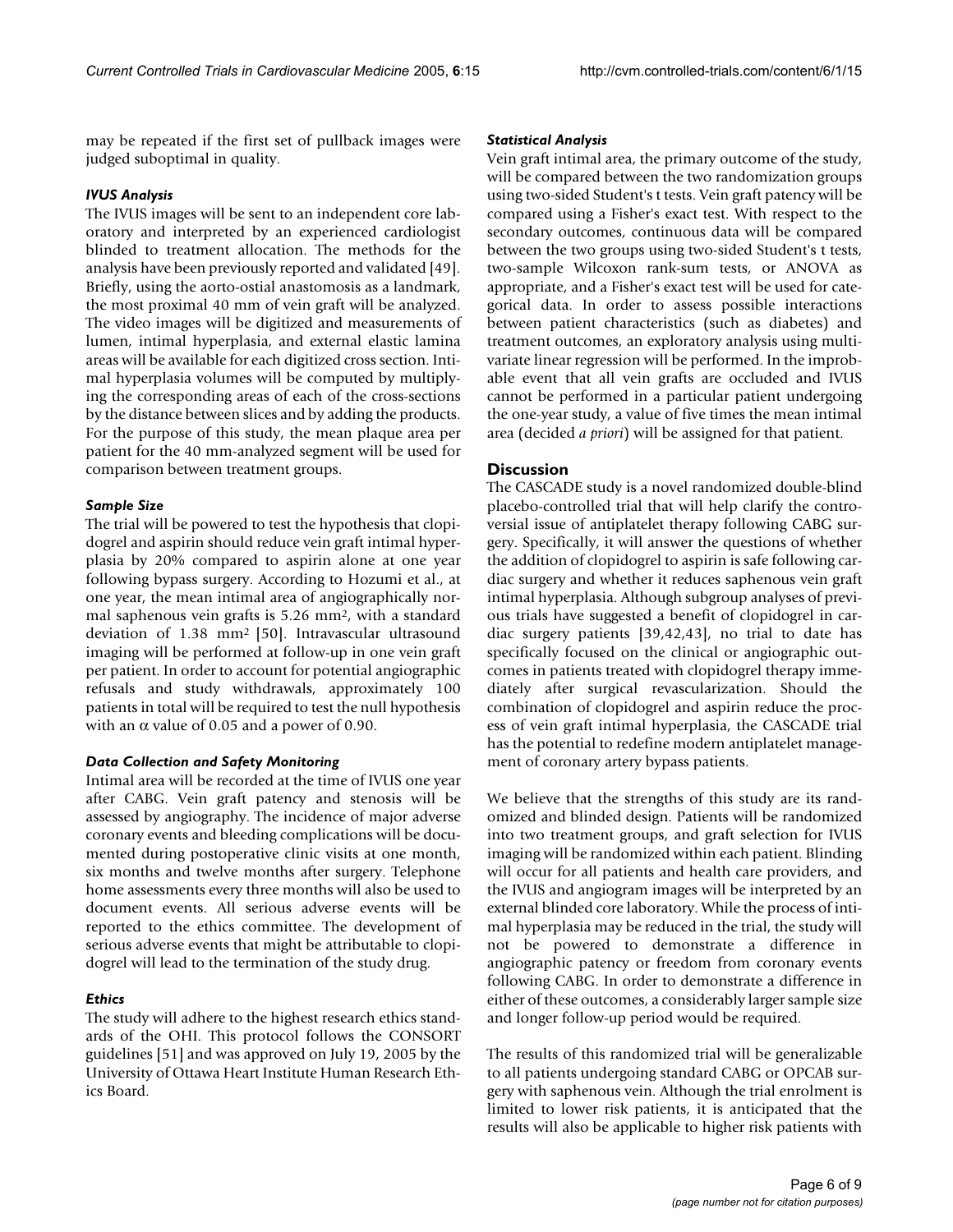#### **Table 1: Study Inclusion and Exclusion Criteria**

| <b>Inclusion Criteria:</b><br>- Patients undergoing primary multi-vessel CABG with at least two<br>saphenous vein grafts, with or without cardiopulmonary bypass | Reason:<br>- The population of clinical interest                            |
|------------------------------------------------------------------------------------------------------------------------------------------------------------------|-----------------------------------------------------------------------------|
| <b>Preoperative Exclusion Criteria:</b>                                                                                                                          | Reason:                                                                     |
| - Emergency surgery                                                                                                                                              | - Unable to obtain consent                                                  |
| - Valve surgery                                                                                                                                                  | - Requirement of postoperative anticoagulation                              |
| - Redo CABG                                                                                                                                                      | - Higher risk of postoperative bleeding and low cardiac output<br>syndrome  |
| - Left ventricle ejection fraction <25%                                                                                                                          | - Higher risk of postoperative low cardiac output syndrome and<br>mortality |
| - Serum creatinine >130 µmol/L                                                                                                                                   | - Contraindication to use of postoperative angiography                      |
| - Preoperative use of clopidogrel (with the exception of the current<br>admission)                                                                               | - Contraindication to randomization, confounding of results                 |
| - Preoperative use of warfarin                                                                                                                                   | - Requirement of postoperative anticoagulation                              |
| - Allergy to aspirin or clopidogrel                                                                                                                              | - Contraindication to use of aspirin or clopidogrel                         |
| - History of cerebrovascular accident                                                                                                                            | - Concurrent indication for clopidogrel                                     |
| - History of severe liver disease                                                                                                                                | - Contraindication to use of clopidogrel                                    |
| - Morbid obesity                                                                                                                                                 | - Unable to perform postoperative angiography                               |
| - Residence outside of Ottawa region                                                                                                                             | - Unable to perform postoperative angiography                               |
| - Current malignancy                                                                                                                                             | - Higher risk of early postoperative mortality                              |
| - Inability to provide informed consent                                                                                                                          | - Ineligible for research study enrollment                                  |
| <b>Postoperative Exclusion Criteria:</b>                                                                                                                         | Reason:                                                                     |
| - Low cardiac output syndrome with inotropic support for greater than<br>24 hours                                                                                | - Unstable patient unlikely to benefit from treatment                       |
| - Recurrent ventricular arrhythmias                                                                                                                              | - Unstable patient unlikely to benefit from treatment                       |
| - Intubation for more than 24 hours                                                                                                                              | - Unstable patient unlikely to benefit from treatment                       |
| - Postoperative bleeding or cardiac tamponade requiring surgical<br>exploration                                                                                  | - Contraindication to use of clopidogrel                                    |
| - Postoperative gastrointestinal bleeding                                                                                                                        | - Contraindication to use of clopidogrel                                    |
| - Postoperative warfarin requirement                                                                                                                             | - Contraindication to use of clopidogrel                                    |

severe ischemic left ventricular dysfunction or those undergoing redo-CABG. High-risk patients participating in previous clopidogrel studies have been found to derive an enhanced benefit with the combined treatment of clopidogrel and aspirin [42]. Furthermore, there is no reason to anticipate differences in the pathophysiology of vein graft disease between high risk patients and those of the proposed study group.

### **Conclusion**

Saphenous vein graft disease continues to be a major limitation of surgical revascularization for coronary artery disease. The process of saphenous vein intimal hyperplasia begins just days after surgery, setting the stage for graft atherosclerotic disease and its sequalae. Clopidogrel has been demonstrated to improve outcomes in patients with coronary and vascular disease, and it is effective at reducing intimal hyperplasia in animal models of thrombosis. However, no prospective study to date has been conducted in humans regarding the use of clopidogrel after CABG to prevent vein graft intimal hyperplasia. The CAS-CADE trial is a randomized, placebo-controlled trial comparing clopidogrel plus aspirin versus aspirin alone in CABG patients revascularized with saphenous vein. The effects of clopidogrel on vein graft intimal hyperplasia will be studied with coronary angiography and intravascular ultrasound one year following CABG.

### **Abbreviations**

CABG – coronary artery bypass graft surgery

CASCADE – Clopidogrel after Surgery for Coronary Artery Disease Trial

CBC – complete blood counts

IVUS – intravascular ultrasound

- MI myocardial infarction
- OHI University of Ottawa Heart Institute
- OPCAB off-pump coronary artery bypass graft surgery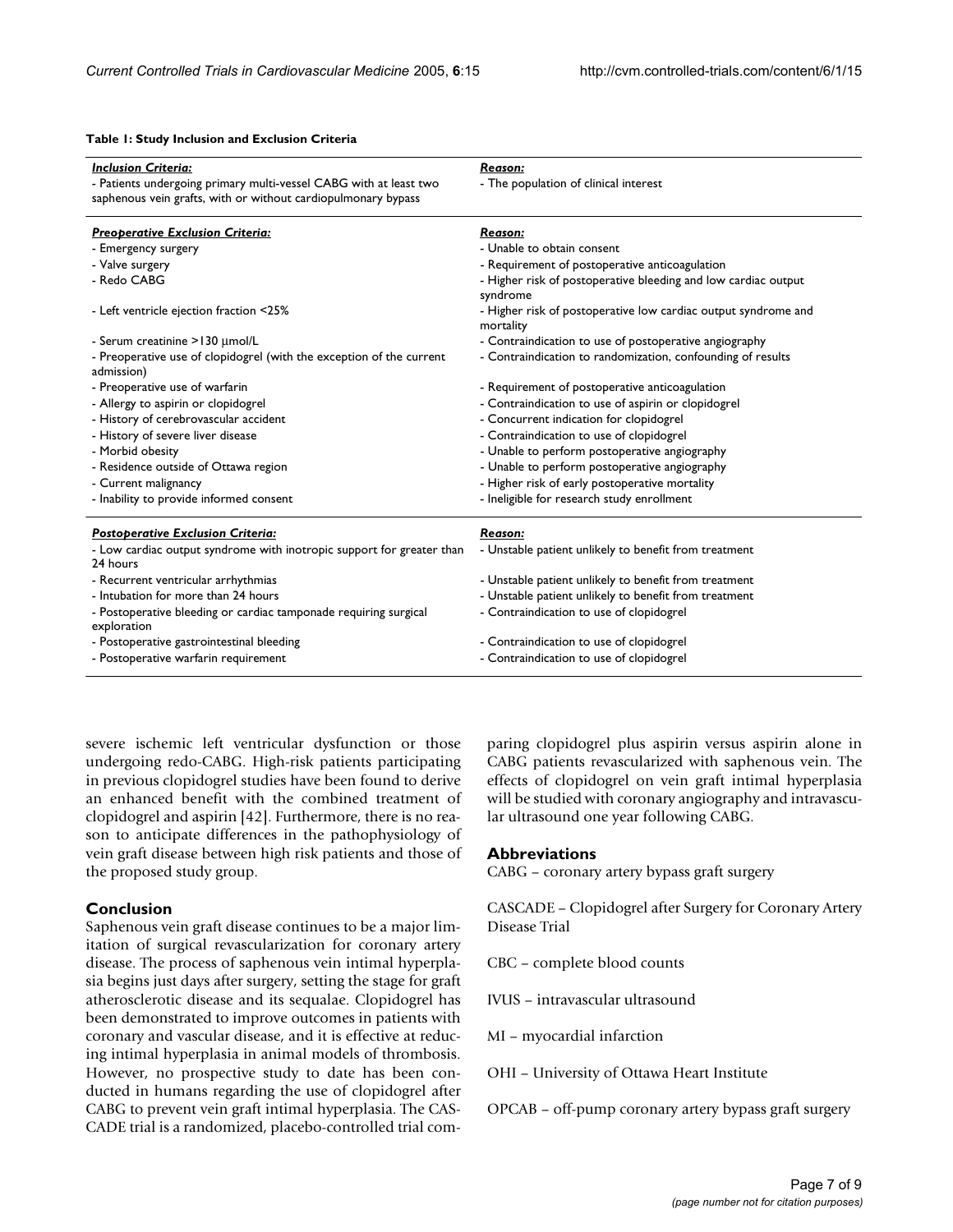RRR – relative risk reduction

SVG – saphenous vein graft

#### **Competing interests**

The author(s) declare that they have no competing interests.

#### **Authors' contributions**

All authors read and approved the final manuscript. Specifically, AK conceived of the study, participated in the protocol design and helped draft the manuscript. MLM participated in the protocol design, helped draft the manuscript, and will perform the intravascular ultrasound procedures on study patients. GAW helped draft the manuscript, design the study protocol, and will coordinate the statistical analysis. TGM helped design the study protocol and draft the manuscript. MR is the principle investigator and helped conceive the study, design the protocol and draft the manuscript.

#### **Acknowledgements**

The CASCADE trial is funded through several sources, including a Physicians' Services Incorporated Foundation resident research grant, as well as grants from Boston Scientific Inc. and financial support from the Bristol-Myers Squibb Sanofi Canada Partnership. Boston Scientific will supply the intravascular ultrasound (IVUS) catheters used during the course of this study. The Bristol-Myers Squibb Sanofi Canada Partnership will supply the study medications (clopidogrel and placebo), and it has agreed to provide direct financial support during the trial. Drs. Laurent Carty and Stanislav Glezer from Sanofi-Aventis and Dr. Olga Tarasova from Bristol-Myers Squibb critically reviewed the protocol design during its development.

#### **References**

- 1. Hannan EL, Racz MJ, Walford G, Jones RH, Ryan TJ, Bennett E, Culliford AT, Isom OW, Gold JP, Rose EA: **[Long-term outcomes of](http://www.ncbi.nlm.nih.gov/entrez/query.fcgi?cmd=Retrieve&db=PubMed&dopt=Abstract&list_uids=15917382) [coronary-artery bypass grafting versus stent implantation.](http://www.ncbi.nlm.nih.gov/entrez/query.fcgi?cmd=Retrieve&db=PubMed&dopt=Abstract&list_uids=15917382)** *N Engl J Med* 2005, **352:**2174-2183.
- 2. **American Heart Association: Heart Disease and Stroke Statistics - 2004 Update.** .
- 3. Weintraub WS, Jones EL, Craver JM, Guyton RA: **[Frequency of](http://www.ncbi.nlm.nih.gov/entrez/query.fcgi?cmd=Retrieve&db=PubMed&dopt=Abstract&list_uids=8296729) repeat coronary bypass or coronary angioplasty after coro[nary artery bypass surgery using saphenous venous grafts.](http://www.ncbi.nlm.nih.gov/entrez/query.fcgi?cmd=Retrieve&db=PubMed&dopt=Abstract&list_uids=8296729)** *Am J Cardiol* 1994, **73:**103-112.
- 4. **[Collaborative meta-analysis of randomised trials of](http://www.ncbi.nlm.nih.gov/entrez/query.fcgi?cmd=Retrieve&db=PubMed&dopt=Abstract&list_uids=11786451) [antiplatelet therapy for prevention of death, myocardial inf](http://www.ncbi.nlm.nih.gov/entrez/query.fcgi?cmd=Retrieve&db=PubMed&dopt=Abstract&list_uids=11786451)[arction, and stroke in high risk patients.](http://www.ncbi.nlm.nih.gov/entrez/query.fcgi?cmd=Retrieve&db=PubMed&dopt=Abstract&list_uids=11786451)** *Bmj* 2002, **324:**71-86.
- 5. Goldman S, Copeland J, Moritz T, Henderson W, Zadina K, Ovitt T, Doherty J, Read R, Chesler E, Sako Y, *et al.*: **[Improvement in early](http://www.ncbi.nlm.nih.gov/entrez/query.fcgi?cmd=Retrieve&db=PubMed&dopt=Abstract&list_uids=3286040) saphenous vein graft patency after coronary artery bypass [surgery with antiplatelet therapy: results of a Veterans](http://www.ncbi.nlm.nih.gov/entrez/query.fcgi?cmd=Retrieve&db=PubMed&dopt=Abstract&list_uids=3286040) [Administration Cooperative Study.](http://www.ncbi.nlm.nih.gov/entrez/query.fcgi?cmd=Retrieve&db=PubMed&dopt=Abstract&list_uids=3286040)** *Circulation* 1988, **77:**1324-1332.
- 6. Goldman S, Copeland J, Moritz T, Henderson W, Zadina K, Ovitt T, Doherty J, Read R, Chesler E, Sako Y, *et al.*: **[Saphenous vein graft](http://www.ncbi.nlm.nih.gov/entrez/query.fcgi?cmd=Retrieve&db=PubMed&dopt=Abstract&list_uids=2680158) patency 1 year after coronary artery bypass surgery and [effects of antiplatelet therapy. Results of a Veterans Admin](http://www.ncbi.nlm.nih.gov/entrez/query.fcgi?cmd=Retrieve&db=PubMed&dopt=Abstract&list_uids=2680158)[istration Cooperative Study.](http://www.ncbi.nlm.nih.gov/entrez/query.fcgi?cmd=Retrieve&db=PubMed&dopt=Abstract&list_uids=2680158)** *Circulation* 1989, **80:**1190-1197.
- 7. Goldman S, Copeland J, Moritz T, Henderson W, Zadina K, Ovitt T, Kern KB, Sethi G, Sharma GV, Khuri S, *et al.*: **[Long-term graft pat](http://www.ncbi.nlm.nih.gov/entrez/query.fcgi?cmd=Retrieve&db=PubMed&dopt=Abstract&list_uids=8124800)[ency \(3 years\) after coronary artery surgery. Effects of aspi](http://www.ncbi.nlm.nih.gov/entrez/query.fcgi?cmd=Retrieve&db=PubMed&dopt=Abstract&list_uids=8124800)[rin: results of a VA Cooperative study.](http://www.ncbi.nlm.nih.gov/entrez/query.fcgi?cmd=Retrieve&db=PubMed&dopt=Abstract&list_uids=8124800)** *Circulation* 1994, **89:**1138-1143.
- 8. Blankenhorn DH, Nessim SA, Johnson RL, Sanmarco ME, Azen SP, Cashin-Hemphill L: **[Beneficial effects of combined colestipol-](http://www.ncbi.nlm.nih.gov/entrez/query.fcgi?cmd=Retrieve&db=PubMed&dopt=Abstract&list_uids=3295315)**

**[niacin therapy on coronary atherosclerosis and coronary](http://www.ncbi.nlm.nih.gov/entrez/query.fcgi?cmd=Retrieve&db=PubMed&dopt=Abstract&list_uids=3295315) [venous bypass grafts.](http://www.ncbi.nlm.nih.gov/entrez/query.fcgi?cmd=Retrieve&db=PubMed&dopt=Abstract&list_uids=3295315)** *Jama* 1987, **257:**3233-3240.

- 9. **[The effect of aggressive lowering of low-density lipoprotein](http://www.ncbi.nlm.nih.gov/entrez/query.fcgi?cmd=Retrieve&db=PubMed&dopt=Abstract&list_uids=8992351) cholesterol levels and low-dose anticoagulation on obstruc[tive changes in saphenous-vein coronary-artery bypass](http://www.ncbi.nlm.nih.gov/entrez/query.fcgi?cmd=Retrieve&db=PubMed&dopt=Abstract&list_uids=8992351) grafts. The Post Coronary Artery Bypass Graft Trial [Investigators.](http://www.ncbi.nlm.nih.gov/entrez/query.fcgi?cmd=Retrieve&db=PubMed&dopt=Abstract&list_uids=8992351)** *N Engl J Med* 1997, **336:**153-162.
- 10. Sacks FM, Pfeffer MA, Moye LA, Rouleau JL, Rutherford JD, Cole TG, Brown L, Warnica JW, Arnold JM, Wun CC, Davis BR, Braunwald E: **The effect of pravastatin on coronary events after myocar[dial infarction in patients with average cholesterol levels.](http://www.ncbi.nlm.nih.gov/entrez/query.fcgi?cmd=Retrieve&db=PubMed&dopt=Abstract&list_uids=8801446) [Cholesterol and Recurrent Events Trial investigators.](http://www.ncbi.nlm.nih.gov/entrez/query.fcgi?cmd=Retrieve&db=PubMed&dopt=Abstract&list_uids=8801446)** *N Engl J Med* 1996, **335:**1001-1009.
- 11. Sarjeant JM, Rabinovitch M: **[Understanding and treating vein](http://www.ncbi.nlm.nih.gov/entrez/query.fcgi?cmd=Retrieve&db=PubMed&dopt=Abstract&list_uids=12361836) [graft atherosclerosis.](http://www.ncbi.nlm.nih.gov/entrez/query.fcgi?cmd=Retrieve&db=PubMed&dopt=Abstract&list_uids=12361836)** *Cardiovasc Pathol* 2002, **11:**263-271.
- 12. Campeau L, Enjalbert M, Lesperance J, Bourassa MG, Kwiterovich PJ, Wacholder S, Sniderman A: **[The relation of risk factors to the](http://www.ncbi.nlm.nih.gov/entrez/query.fcgi?cmd=Retrieve&db=PubMed&dopt=Abstract&list_uids=6333635) development of atherosclerosis in saphenous-vein bypass [grafts and the progression of disease in the native circula](http://www.ncbi.nlm.nih.gov/entrez/query.fcgi?cmd=Retrieve&db=PubMed&dopt=Abstract&list_uids=6333635)[tion. A study 10 years after aortocoronary bypass surgery.](http://www.ncbi.nlm.nih.gov/entrez/query.fcgi?cmd=Retrieve&db=PubMed&dopt=Abstract&list_uids=6333635)** *N Engl J Med* 1984, **311:**1329-1332.
- 13. Bourassa MG: **[Fate of venous grafts: the past, the present and](http://www.ncbi.nlm.nih.gov/entrez/query.fcgi?cmd=Retrieve&db=PubMed&dopt=Abstract&list_uids=2007707) [the future.](http://www.ncbi.nlm.nih.gov/entrez/query.fcgi?cmd=Retrieve&db=PubMed&dopt=Abstract&list_uids=2007707)** *J Am Coll Cardiol* 1991, **17:**1081-1083.
- 14. Fitzgibbon GM, Kafka HP, Leach AJ, Keon WJ, Hooper GD, Burton JR: **[Coronary bypass graft fate and patient outcome: angio](http://www.ncbi.nlm.nih.gov/entrez/query.fcgi?cmd=Retrieve&db=PubMed&dopt=Abstract&list_uids=8772748)[graphic follow-up of 5,065 grafts related to survival and reop](http://www.ncbi.nlm.nih.gov/entrez/query.fcgi?cmd=Retrieve&db=PubMed&dopt=Abstract&list_uids=8772748)[eration in 1,388 patients during 25 years.](http://www.ncbi.nlm.nih.gov/entrez/query.fcgi?cmd=Retrieve&db=PubMed&dopt=Abstract&list_uids=8772748)** *J Am Coll Cardiol* 1996, **28:**616-626.
- 15. Alderman EL, Corley SD, Fisher LD, Chaitman BR, Faxon DP, Foster ED, Killip T, Sosa JA, Bourassa MG: **[Five-year angiographic fol](http://www.ncbi.nlm.nih.gov/entrez/query.fcgi?cmd=Retrieve&db=PubMed&dopt=Abstract&list_uids=8409054)low-up of factors associated with progression of coronary [artery disease in the Coronary Artery Surgery Study](http://www.ncbi.nlm.nih.gov/entrez/query.fcgi?cmd=Retrieve&db=PubMed&dopt=Abstract&list_uids=8409054) [\(CASS\). CASS Participating Investigators and Staff.](http://www.ncbi.nlm.nih.gov/entrez/query.fcgi?cmd=Retrieve&db=PubMed&dopt=Abstract&list_uids=8409054)** *J Am Coll Cardiol* 1993, **22:**1141-1154.
- 16. van Brussel BL, Ernst JM, Ernst NM, Kelder HC, Knaepen PJ, Plokker HW, Vermeulen FE, Voors AA: **[Clinical outcome in venous cor](http://www.ncbi.nlm.nih.gov/entrez/query.fcgi?cmd=Retrieve&db=PubMed&dopt=Abstract&list_uids=9049676)[onary artery bypass grafting: a 15-year follow-up study.](http://www.ncbi.nlm.nih.gov/entrez/query.fcgi?cmd=Retrieve&db=PubMed&dopt=Abstract&list_uids=9049676)** *Int J Cardiol* 1997, **58:**119-126.
- 17. Motwani JG, Topol EJ: [Aortocoronary saphenous vein graft dis](http://www.ncbi.nlm.nih.gov/entrez/query.fcgi?cmd=Retrieve&db=PubMed&dopt=Abstract&list_uids=9521341)**[ease: pathogenesis, predisposition, and prevention.](http://www.ncbi.nlm.nih.gov/entrez/query.fcgi?cmd=Retrieve&db=PubMed&dopt=Abstract&list_uids=9521341)** *Circulation* 1998, **97:**916-931.
- 18. Bryan AJ, Angelini GD: **[The biology of saphenous vein graft](http://www.ncbi.nlm.nih.gov/entrez/query.fcgi?cmd=Retrieve&db=PubMed&dopt=Abstract&list_uids=7819622) [occlusion: etiology and strategies for prevention.](http://www.ncbi.nlm.nih.gov/entrez/query.fcgi?cmd=Retrieve&db=PubMed&dopt=Abstract&list_uids=7819622)** *Curr Opin Cardiol* 1994, **9:**641-649.
- 19. Roubos N, Rosenfeldt FL, Richards SM, Conyers RA, Davis BB: **[Improved preservation of saphenous vein grafts by the use of](http://www.ncbi.nlm.nih.gov/entrez/query.fcgi?cmd=Retrieve&db=PubMed&dopt=Abstract&list_uids=7586430) [glyceryl trinitrate-verapamil solution during harvesting.](http://www.ncbi.nlm.nih.gov/entrez/query.fcgi?cmd=Retrieve&db=PubMed&dopt=Abstract&list_uids=7586430)** *Circulation* 1995, **92:**II31-6.
- 20. Verrier ED, Boyle EMJ: **[Endothelial cell injury in cardiovascular](http://www.ncbi.nlm.nih.gov/entrez/query.fcgi?cmd=Retrieve&db=PubMed&dopt=Abstract&list_uids=8784042) [surgery.](http://www.ncbi.nlm.nih.gov/entrez/query.fcgi?cmd=Retrieve&db=PubMed&dopt=Abstract&list_uids=8784042)** *Ann Thorac Surg* 1996, **62:**915-922.
- 21. Fingerle J, Johnson R, Clowes AW, Majesky MW, Reidy MA: **[Role of](http://www.ncbi.nlm.nih.gov/entrez/query.fcgi?cmd=Retrieve&db=PubMed&dopt=Abstract&list_uids=2813399) [platelets in smooth muscle cell proliferation and migration](http://www.ncbi.nlm.nih.gov/entrez/query.fcgi?cmd=Retrieve&db=PubMed&dopt=Abstract&list_uids=2813399) [after vascular injury in rat carotid artery.](http://www.ncbi.nlm.nih.gov/entrez/query.fcgi?cmd=Retrieve&db=PubMed&dopt=Abstract&list_uids=2813399)** *Proc Natl Acad Sci U S A* 1989, **86:**8412-8416.
- 22. Ross R: **[The pathogenesis of atherosclerosis--an update.](http://www.ncbi.nlm.nih.gov/entrez/query.fcgi?cmd=Retrieve&db=PubMed&dopt=Abstract&list_uids=3511384)** *N Engl J Med* 1986, **314:**488-500.
- 23. Jawien A, Bowen-Pope DF, Lindner V, Schwartz SM, Clowes AW: **Platelet-derived growth factor promotes smooth muscle [migration and intimal thickening in a rat model of balloon](http://www.ncbi.nlm.nih.gov/entrez/query.fcgi?cmd=Retrieve&db=PubMed&dopt=Abstract&list_uids=1531345) [angioplasty.](http://www.ncbi.nlm.nih.gov/entrez/query.fcgi?cmd=Retrieve&db=PubMed&dopt=Abstract&list_uids=1531345)** *J Clin Invest* 1992, **89:**507-511.
- 24. Herbert JM, Dol F, Bernat A, Falotico R, Lale A, Savi P: **[The antiag](http://www.ncbi.nlm.nih.gov/entrez/query.fcgi?cmd=Retrieve&db=PubMed&dopt=Abstract&list_uids=9759636)gregating and antithrombotic activity of clopidogrel is [potentiated by aspirin in several experimental models in the](http://www.ncbi.nlm.nih.gov/entrez/query.fcgi?cmd=Retrieve&db=PubMed&dopt=Abstract&list_uids=9759636) [rabbit.](http://www.ncbi.nlm.nih.gov/entrez/query.fcgi?cmd=Retrieve&db=PubMed&dopt=Abstract&list_uids=9759636)** *Thromb Haemost* 1998, **80:**512-518.
- 25. Butany JW, David TE, Ojha M: **[Histological and morphometric](http://www.ncbi.nlm.nih.gov/entrez/query.fcgi?cmd=Retrieve&db=PubMed&dopt=Abstract&list_uids=9627522) [analyses of early and late aortocoronary vein grafts and dis](http://www.ncbi.nlm.nih.gov/entrez/query.fcgi?cmd=Retrieve&db=PubMed&dopt=Abstract&list_uids=9627522)[tal anastomoses.](http://www.ncbi.nlm.nih.gov/entrez/query.fcgi?cmd=Retrieve&db=PubMed&dopt=Abstract&list_uids=9627522)** *Can J Cardiol* 1998, **14:**671-677.
- Cavusoglu E, Cheng J, Bhatt R, Kunamneni PB, Marmur JD, Eng C: **[Clopidogrel in the management of ischemic heart disease.](http://www.ncbi.nlm.nih.gov/entrez/query.fcgi?cmd=Retrieve&db=PubMed&dopt=Abstract&list_uids=12713681)** *Heart Dis* 2003, **5:**144-152.
- 27. Bhatt DL, Topol EJ: **[Antiplatelet and anticoagulant therapy in](http://www.ncbi.nlm.nih.gov/entrez/query.fcgi?cmd=Retrieve&db=PubMed&dopt=Abstract&list_uids=10685133) [the secondary prevention of ischemic heart disease.](http://www.ncbi.nlm.nih.gov/entrez/query.fcgi?cmd=Retrieve&db=PubMed&dopt=Abstract&list_uids=10685133)** *Med Clin North Am* 2000, **84:**163-79, ix.
- 28. Helgason CM, Bolin KM, Hoff JA, Winkler SR, Mangat A, Tortorice KL, Brace LD: **[Development of aspirin resistance in persons](http://www.ncbi.nlm.nih.gov/entrez/query.fcgi?cmd=Retrieve&db=PubMed&dopt=Abstract&list_uids=7974569) [with previous ischemic stroke.](http://www.ncbi.nlm.nih.gov/entrez/query.fcgi?cmd=Retrieve&db=PubMed&dopt=Abstract&list_uids=7974569)** *Stroke* 1994, **25:**2331-2336.